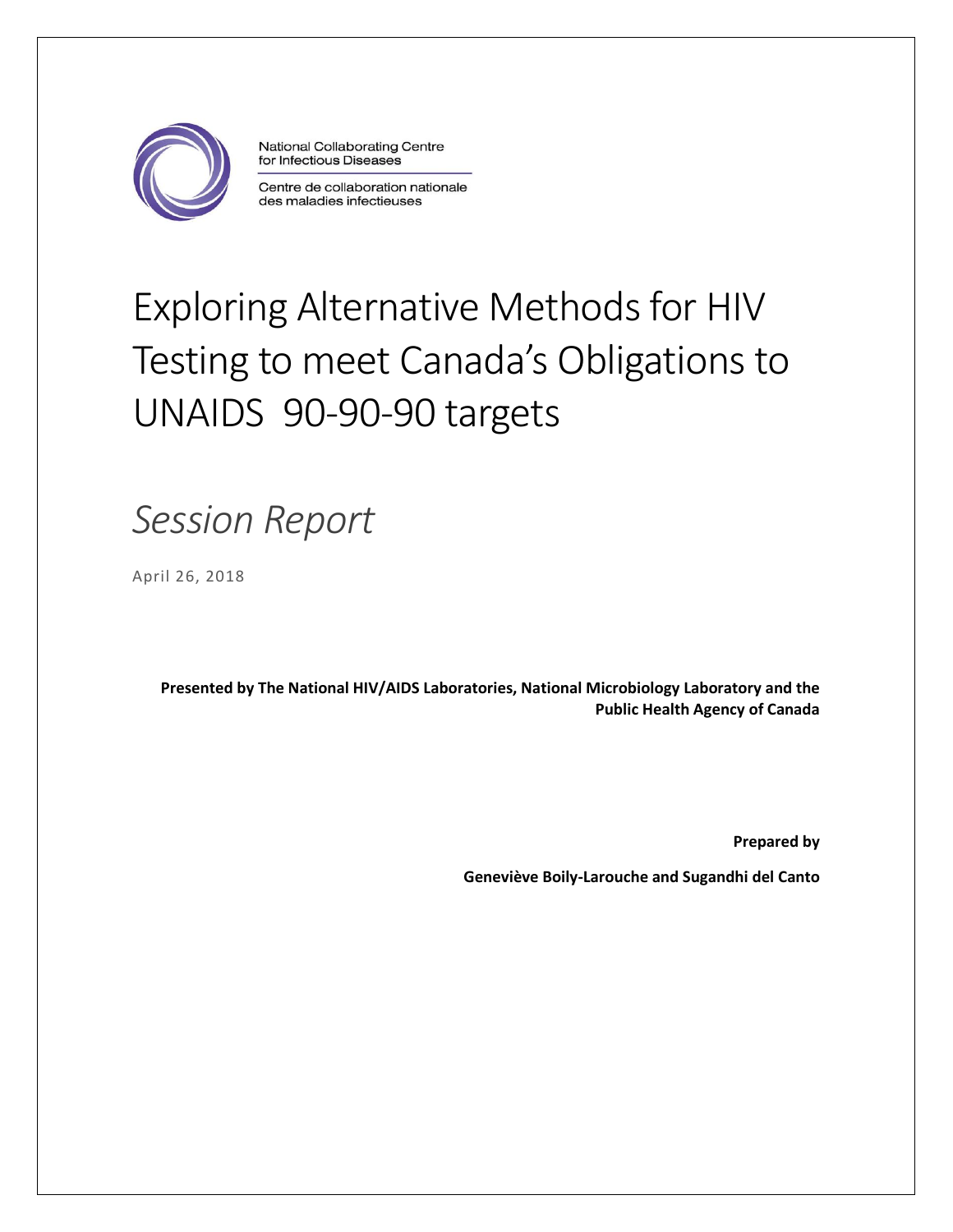## Exploring Alternative Methods for HIV Testing to meet Canada's Obligations to UNAIDS 90-90-90 targets

#### Meeting Proceedings

April 26, 2018

#### **Partners:**

John Kim, National HIV/AIDS Laboratories, NML-PHAC Stéphanie Lavoie, National HIV/AIDS Laboratories, NML-PHAC Geneviève Boily-Larouche, The National Collaborating Centre for Infectious Diseases (NCCID) Sugandhi del Canto, Saskatchewan HIV/AIDS Research Endeavour (SHARE) Laurel Challacombe, CATIE Nitika Pant Pai, McGill University Deborah Kelly, Memorial University Geri Bailey, Saskatchewan Tribal Council

Contact us at: National Collaborating Centre for Infectious Diseases Rady Faculty of Health Sciences, University of Manitoba Tel: (204) 318-2591 Email: [nccid@umanitoba.ca](mailto:nccid@umanitoba.ca) [www.nccid.ca](http://www.nccid.ca/)

This is NCCID Project number 425

Production of this document has been made possible through a financial contribution from the Public Health Agency of Canada through funding for the National Collaborating Centre for Infectious Diseases. The views expressed herein do not necessarily represent the views of the Public Health Agency of Canada.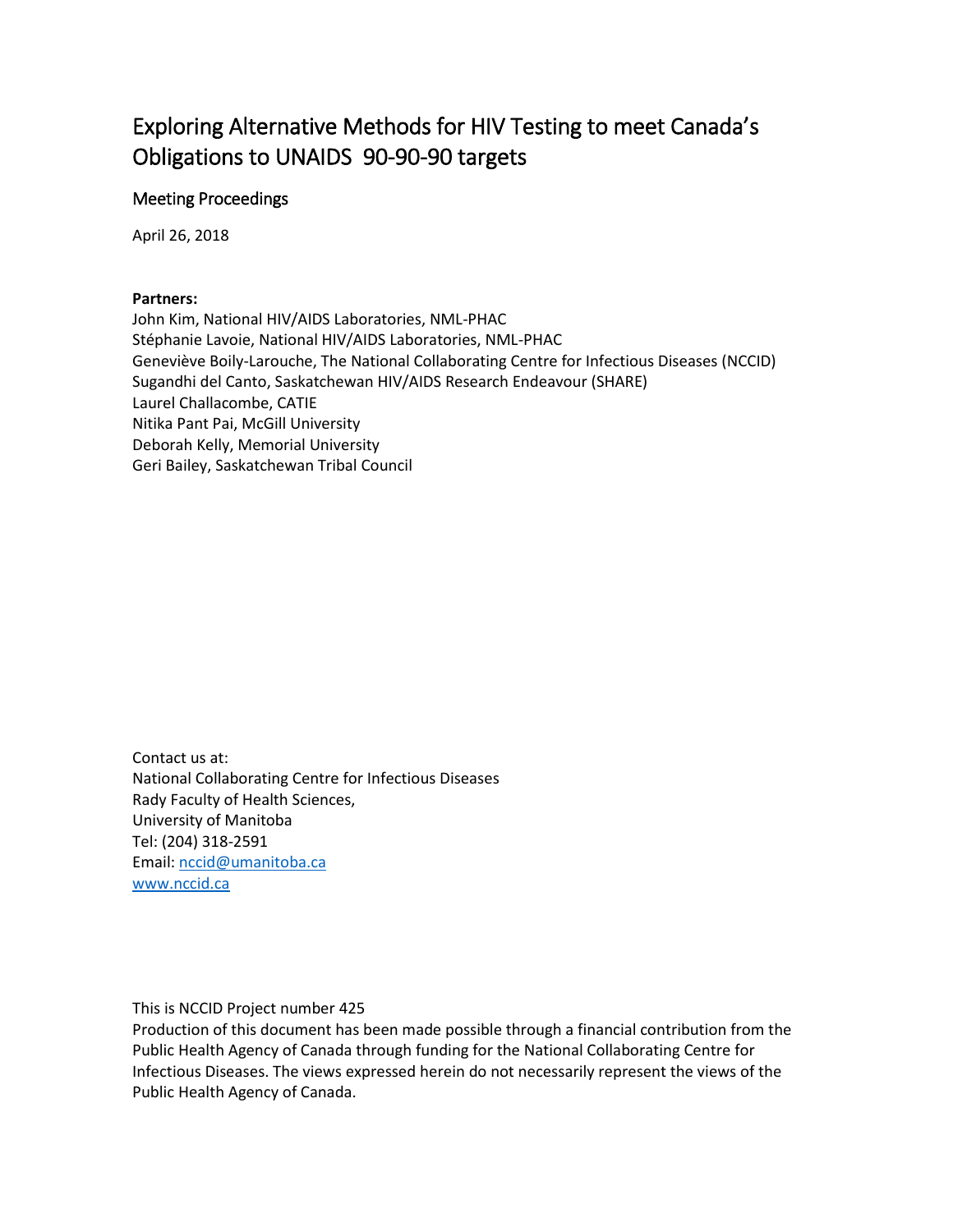## Exploring alternative methods to HIV testing to meet Canada's obligation to UNAIDS 90-90-90 targets

## **Contents**

| Exploring new testing approaches - 4 technologies; 4 service delivery models |  |
|------------------------------------------------------------------------------|--|
|                                                                              |  |
|                                                                              |  |
|                                                                              |  |
|                                                                              |  |
|                                                                              |  |
|                                                                              |  |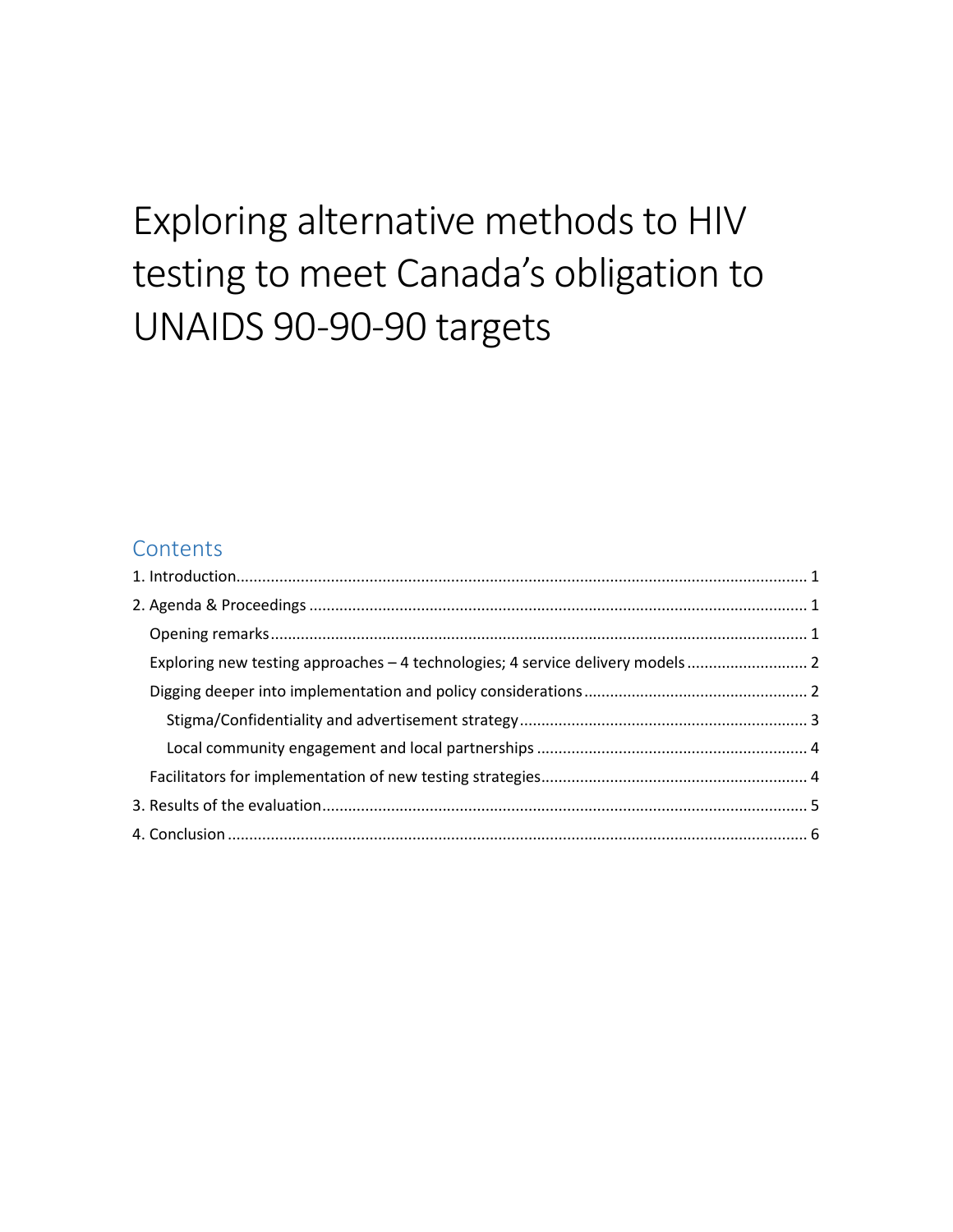### <span id="page-3-0"></span>1. Introduction

Across Canada and globally, it is clear that the standard methods for HIV screening are insufficient and have poor uptake among marginalized populations. Novel approaches to HIV testing are needed in Canada as part of its obligation to meet the Joint United Nations Programme on HIV and AIDS (UNAIDS) 90-90-90 targets by 2020.

On April 26, 2018, The National HIV/AIDS Laboratories, National Microbiology Laboratory, and the Public Health Agency of Canada (PHAC), together with the Saskatchewan HIV/AIDS Research Endeavour (SHARE) and the National Collaborating Centre for Infectious Diseases (NCCID) brought together partners and participants to foster a reflection on alternative methods for HIV testing. The session featured new testing technologies and approaches that have the potential to expand HIV testing options in Canada if scaled-up and in order to reach people where they are.

The learning objectives of this session were:

1. To introduce participants to four alternative testing approaches for HIV, by reviewing evidence on technology performance and reach of these innovative service delivery models.

2. To analyze barriers and enablers to implementation of new testing approaches in different settings.

3. To discuss strategies to increase HIV testing in Canada, as it relates to identifying and addressing research, implementation and policy needs.

## <span id="page-3-1"></span>2. Agenda & Proceedings

#### <span id="page-3-2"></span>Opening remarks

To set the context, the session began with an opening remark from Dr. John Kim, Chief at PHAC. Dr. Kim reminded the audience that in 2015, the Canadian Minister of Health endorsed the UNAIDS 90-90-90 targets, and the first sets of national estimates were released in 2016. The targets were defined as: by 2020, 90% of all people living with HIV will know their status, 90% of those diagnosed will receive antiretroviral treatment, and 90% of those on treatment will have achieved viral suppression. From the estimated 65,040 people living with HIV in 2014 in Canada (plausible range: 53,980 to 76,100), 80% (76% to 87%) were diagnosed for HIV, 76% (70% to 82%) of persons diagnosed with HIV were on treatment, and 89% (84% to 93%) of persons on treatment had suppressed viral loads.

This exercise brought to light the testing gaps that exist in Canada. Nation-wide, 20% of people living with HIV are unaware of their status. Testing is the gateway to care and treatment – it offers an opportunity to enter into broader health discussions, facilitate connections to health services (including addictions and mental health) and build trust among people who may not otherwise access health services. Canada's efforts to reach 90-90-90 targets will be surpassed by increasing the availability of, and access to, patient-centered and integrated testing services. Greater coordination of multi-sectoral efforts are needed to ensure that we are reaching people where they are, at the right time, and with the most effective programs. No one-size-fits-all model exists; a variety of approaches must be combined to meet the needs of all people living in Canada.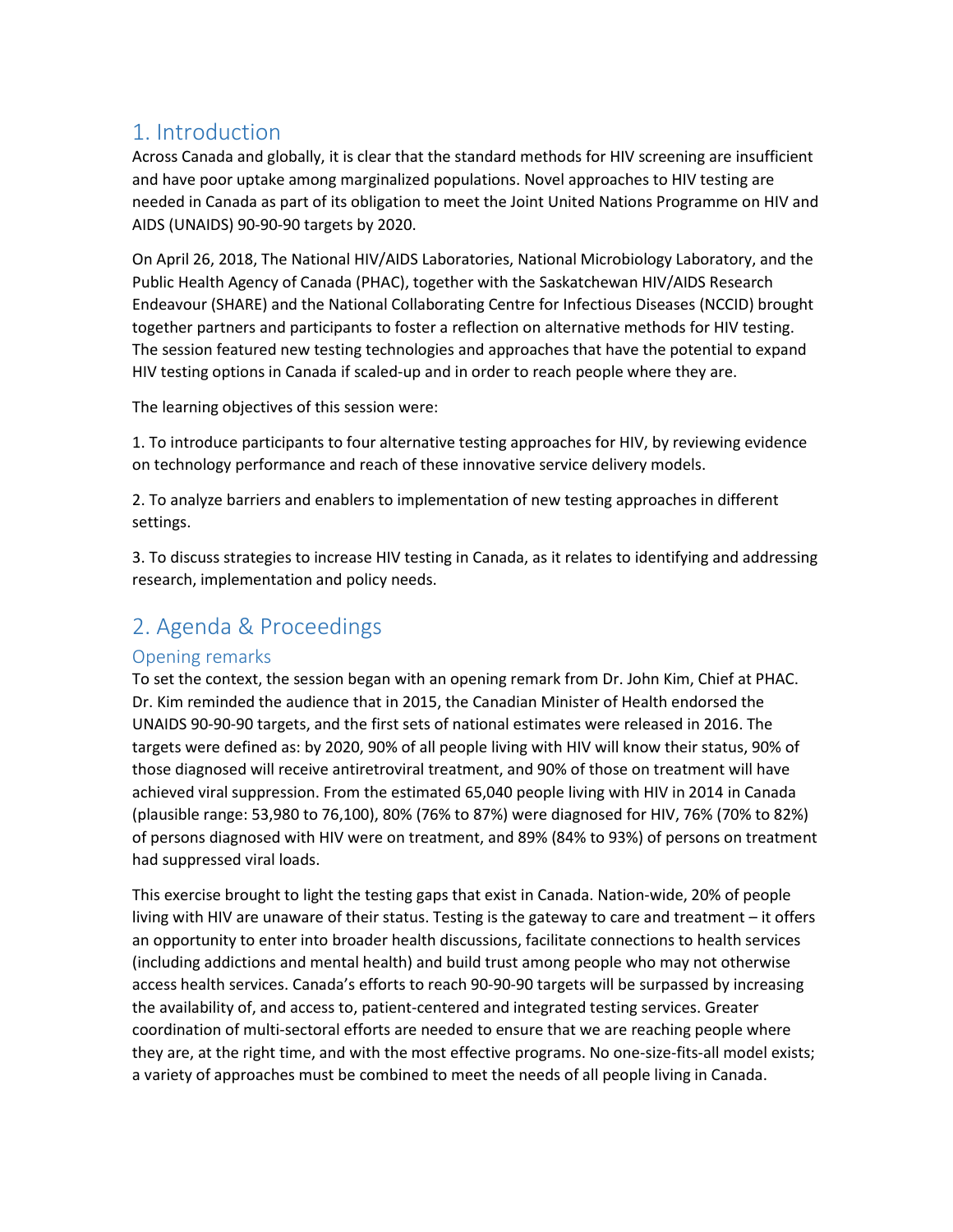#### <span id="page-4-0"></span>Exploring new testing approaches – 4 technologies; 4 service delivery models

Four panelists were invited to present on a specific initiative featuring a new testing option. All panelists provided a brief summary of the testing technology they used and how it works; described the service delivery model they implemented for their testing approach, reflecting on which populations they were trying to reach, and discussed the goodness of fit between the technology they used and the service delivery model they developed.

The four approaches featured during the session were: self-testing, pharmacy-delivered point of care testing (POCT), multiplex testing and dry blood spot testing (DBS). A detailed agenda can be found in Annex I.

**Self-testing**: Dr. Nitika Pant Pai reviewed the body of international evidence that currently exists on self-testing. Dr. Pai described the implementation of supervised and unsupervised self-testing initiatives conducted among students from McGill University in Montreal, Clinique l'Actuel's clients, a gay men's health clinic located in Montreal, and health care workers in South Africa.

**Pharmacy delivered HIV POCT:** Dr. Deborah Kelly, from Memorial University, presented two pilot studies implementing the INSTI™ HIV point of care test in pharmacy settings in Alberta and Newfoundland. Dr. Kelly spoke to the process of engaging and training pharmacists to provide testing and deliver results to their clients on site. Dr. Kelly summarized clients' and pharmacists' experiences with the project and reviewed the lessons learned from that experience.

**Multiplex testing**: Dr. Pai returned to speak about the multiplex test, which can simultaneously screen for multiple infections including HIV, hepatitis B and C, and syphilis. Dr. Pai reviewed the performance of the device and its potential for improving integration of HIV testing to other STBBI testing, and HIV co-infection management.

**Dry Blood Spot:** Dr John Kim and Geri Bailey, from the Saskatoon Tribal Council (STC), spoke to the DBS testing initiative implemented in several STC communities in Saskatchewan. The use of DBS represents an innovative way to collect and store blood samples for HIV testing. Once the sample is blotted and dried on a filter paper, it can be sent through regular mail to the national laboratory for testing using conventional laboratory methods. Geri Bailey spoke of the strong leadership of the Tribal Chiefs and community leaders, walking the audience through the implementation steps for operationalizing DBS testing.

#### <span id="page-4-1"></span>Digging deeper into implementation and policy considerations

Following the panel, attendees were invited to identify - using a 'dotmocracy exercise' - which questions they would like the panelists to address.

Nine themes were submitted to the audience, and the three questions with the highest number of dots were selected for discussion (# dots placed next to each question).

- **What were your strategies to address stigma and confidentiality issues? (13)**
- **How did you engage local communities? Who were your partners? (12)**
- **What was your advertisement strategy to bring people for testing? (10)**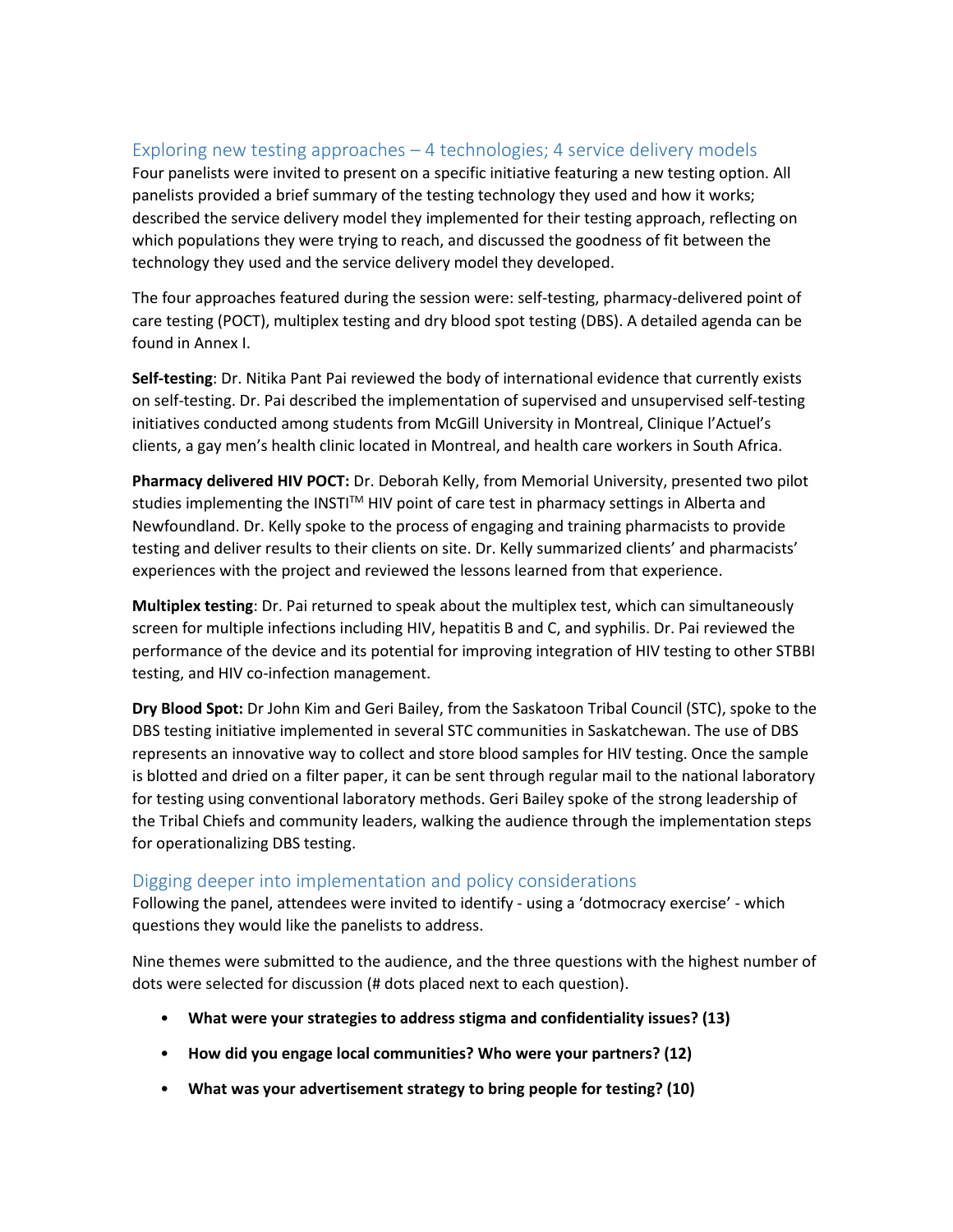- How were the results reported to participants? (13)
- What were the mechanisms in place for linkage to care, training, counselling, and quality assurance? (14)
- Who were the testers? Were they trained? By whom? (10)
- Were the results shared with the provincial Public Health and surveillance system? (6)
- How will testing be sustained in these communities/settings? What would need to happen for it to be sustained? (4)
- How/was the provincial Public Health lab engaged? (1)
- What has changed since this project in the community/population was targeted? (1)

#### <span id="page-5-0"></span>Stigma/confidentiality and advertisement strategy

First, panelists and attendees had the opportunity to share experiences about approaches in place to address stigma and confidentiality. Several points emerged from that discussion.

- Avoid creating social visibility around HIV testing initiatives in small communities. People may be scared of being associated with 'risk behaviors' for HIV when presenting to STI clinics or testing venues. Positive advertisement strategy and holistic approach to testing were discussed.
- Use positive advertisement strategy. In the case of the DBS initiative, the campaigning for Testing Day was framed around Liver Health Day, which was perceived as a more positively-focused message.
- Digital strategies, such as HIVSmart!, were also identified as a way to provide pre and post counseling in a manner that would respect individuals' privacy. Self-testing was seen as a solution to provide testing options to individuals who might not otherwise present to a conventional testing venue by fear of being associated with HIV.
- Create a supportive and safe environment for testing. In all approaches discussed, a supportive environment (respectful, non-judgmental, and culturally safe) was paramount to support and maintain people's engagement in testing and care. Dr. Kelly reported how the venues for the pharmacy testing approaches were cherry-picked to ensure that only highly motivated and engaged pharmacists would be part of the project. Panelists spoke to the importance of investing time at the beginning of the project to engage and train all staff to provide a sensitive and respectful experience to clients. Among Indigenous communities, testing initiatives that used a holistic approach and included culturally appropriate perspectives, such as the Medicine Wheel, had the most success.
- Frame the message appropriately, in a manner that is adapted to the community and respects the level of knowledge of that community. Not everyone is at the same level of knowledge and it is important to be mindful of the way the message is received by the community.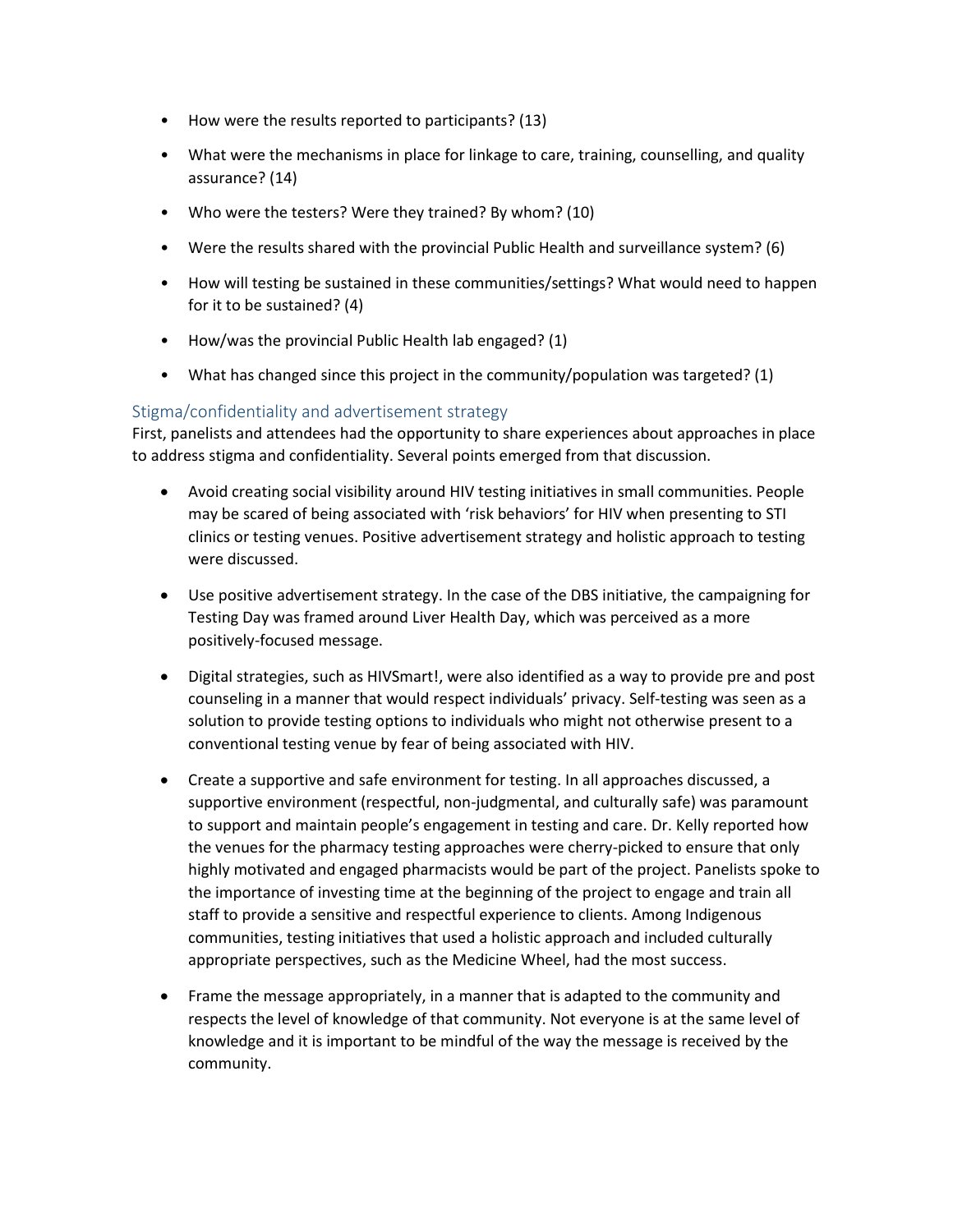Peers are among the best allies to bridge health care providers and communities and promote engagement to testing and care, especially for populations that have a history of oppression and lack trust in the system. "Peers are the eyes and the ears of the community."

#### <span id="page-6-0"></span>Local community engagement and local partnerships

The second theme of interest identified was in relation to community engagement and creation of local partnerships.

- Community buy-in and engagement of elders are absolutely necessary for successful implementation and project sustainability. A panelist reminded the audience that the engagement process often advance with baby steps, and it is of great importance to respect that process.
- Respect community readiness and provide education that aligns with community needs. In First Nation communities where the testing initiative used DBS, receiving test results on site on the same day, was seen as a barrier to testing because of confidentiality concerns. DBS was an adapted method in that context as the process to return results respected community needs.
- Invest time to engage with policy makers, community and community-based organizations, practitioners and government to establish adequate process for linkage to care, and create options that are adapted to community needs.
- Measuring the right indicators to understand the value of an initiative. Participants and panelists highlighted the importance of measuring the right set of indicators to evaluate the success of an initiative. An attendee made the point that self-determination and supportive testing environment are factors for success. Gather data that can assess the quality of the relationship between clients and providers would be important to really evaluate the quality of an initiative.

#### <span id="page-6-1"></span>Facilitators for implementation of new testing strategies

Overall, three main points emerged from that discussion. Panelists and participants agreed that successful testing initiatives would need to include the following characteristics.

- Supportive, culturally sensitive and safe trust and relationships are the major factors for success.
- Spend time upstream to engage stakeholders and strategically reflect on the best ways to offer education and linkage options that are adapted to community/client needs. Respect where people are and what they want.
- Work with peers and communities they are the best assets to provide support, to navigate systems, and to engage with people.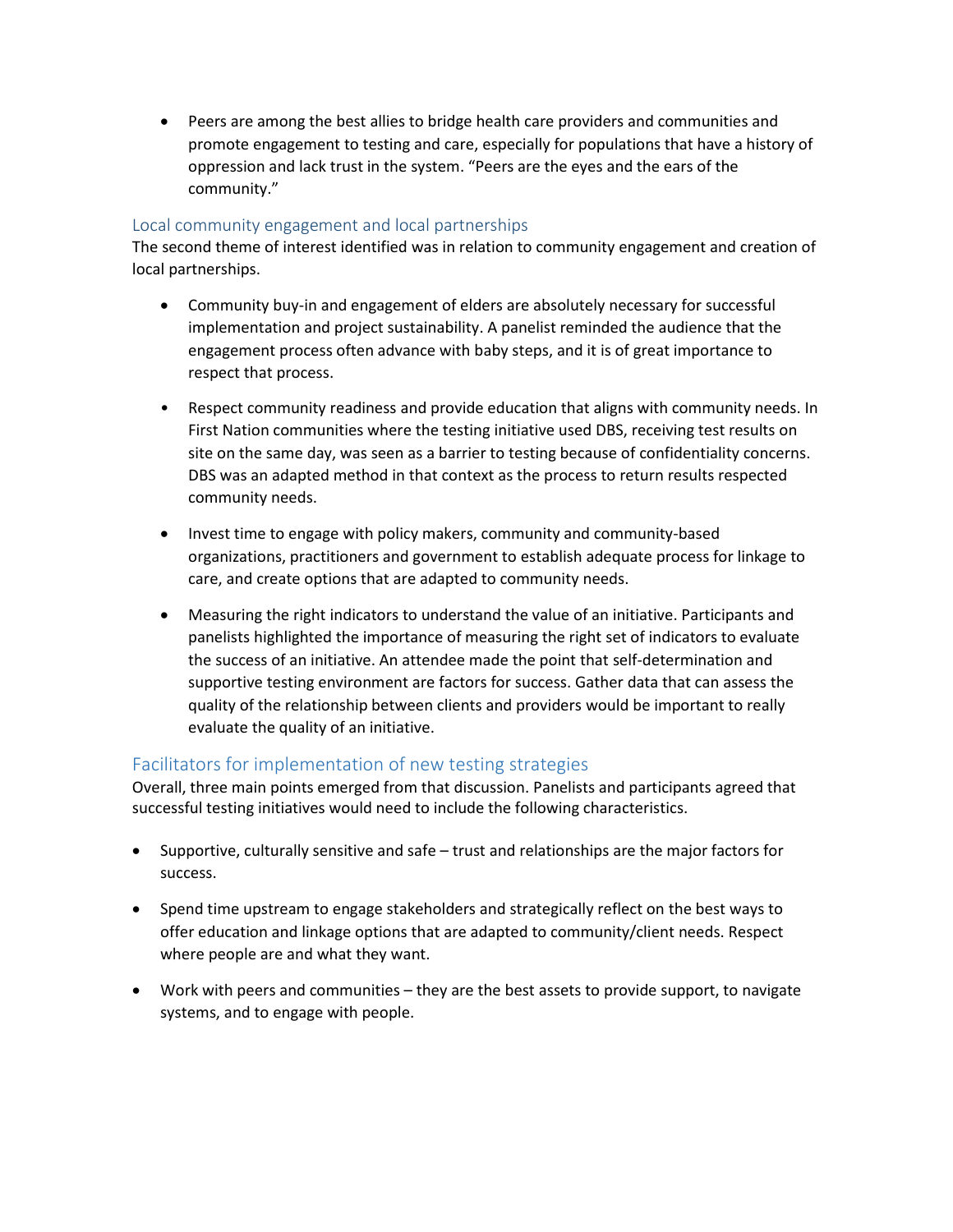## <span id="page-7-0"></span>3. Results of the evaluation

We counted over 50 participants in the session, likely more as people arrived for the second half of the session. Eighteen participants filled their evaluation forms. All participants (100%, 18/18) felt they had learned about new technologies/service delivery models during this session. When asked if they learned more about barriers and enablers to implementation of new testing approaches in different settings, 89% (16/18) of the participants reported having learned new information. Regarding the third objective of the session, 89% (16/18) of the participants felt they had been engaged to reflect on strategies to increased HIV testing in Canada, as it relates to identifying and addressing research, implementation and policy needs.

Seven participants reported that the open discussion after the presentations was the most valuable part of this session. While a participant reported appreciating the layout of the agenda and the flow of the session, another reported appreciating learning about the four different options. Two others highlighted the value of the breadth of knowledge of the panelists and the richness of their anecdotes. Finally, two participants demonstrated interest to implement DBS testing in their communities.

When asked what could have worked better, participants suggested to shorten the presentations to allow for more time for questions and discussion, to make better use of the AV equipment, to hold a full day session rather than a half-day session and to conclude the session with actionable recommendations.

When asked what they would bring back from this session, five participants reported that they would now advocate for integrating different testing approaches in their region, with one participant reporting that phlebotomy was the only option currently available in their jurisdiction. Other answers included:

- strategies to promote linkage to care and continuous engagement with care
- how to tackle stigma
- challenges associated with each approach and how we need to think about how to overcome it
- self-testing initiation
- implementation of DBS in remote and rural communities. Benefits of tester not providing results
- new ways to engage and retain people
- all of the lessons!

Finally, one participant noted that the focus is often on alternative approaches to testing – arguably, to fix gaps found in standard testing, but efforts to improve standard phlebotomy testing are often lacking from the discussion.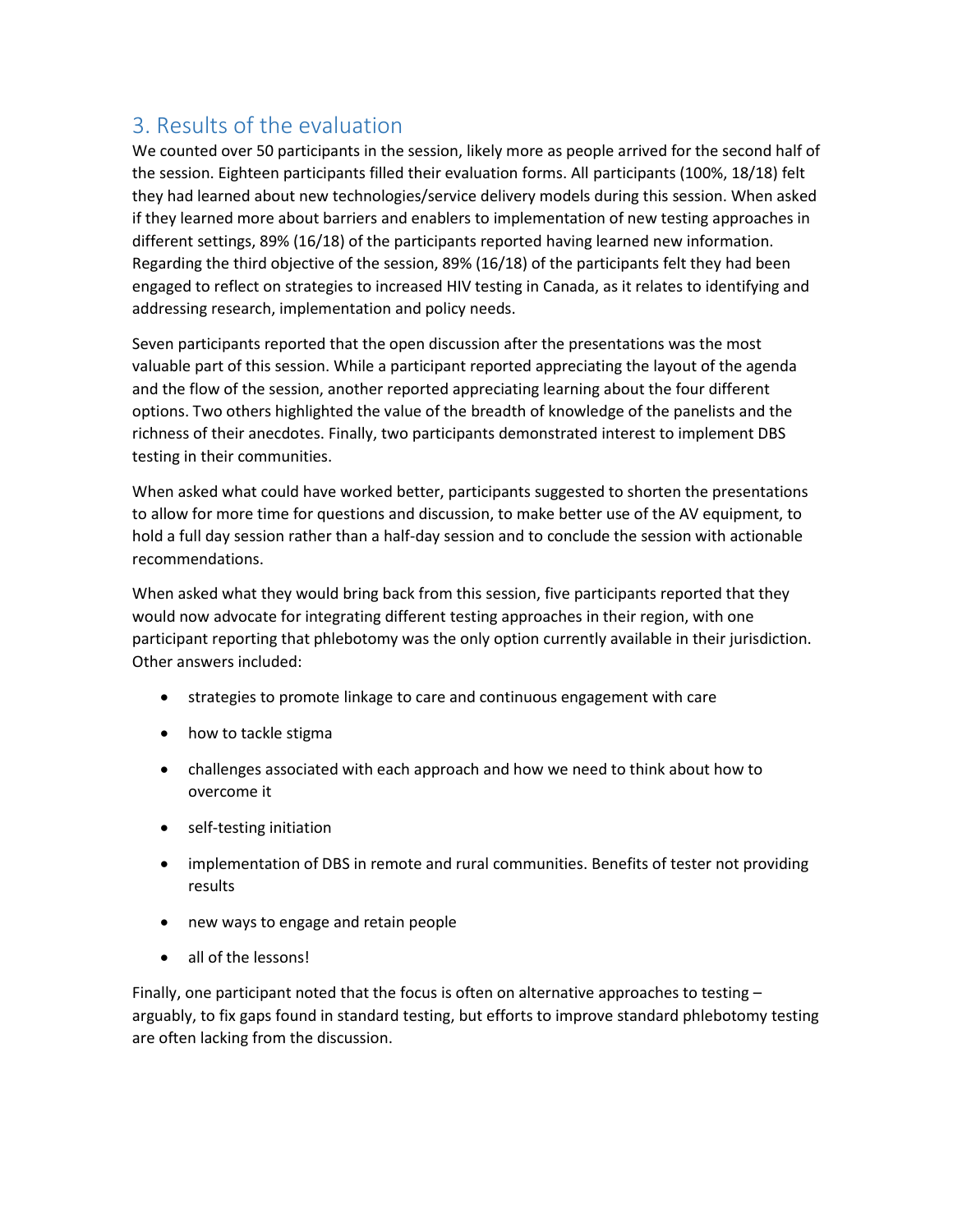## <span id="page-8-0"></span>4. Conclusion

The session was successful and, as noted by anecdotally and in the evaluation forms, the presentations and discussions were well-received by the audience. This audience - delegates at the Canadian Association for HIV research (CAHR) conference - indicated greater interest in implementation and program science than broader policy considerations (such as regulatory issues, scope of practice barriers, sustainable funding, integration of results to surveillance system, etc.).

Support and engagement of community are key elements for success and efforts at expanding testing options should begin by ensuring that the strategies considered fit the needs of the community. The success of a new approach highly depend on the environment created for screening and testing, as it relates to delivering culturally-appropriate messages and services, respecting community level of knowledge, offering sensitive and safe care with linkage to care mechanisms adapted to community needs. This further emphasizes the need to invest time in upstream planning process and conduct appropriate background work with stakeholders before implementing new testing options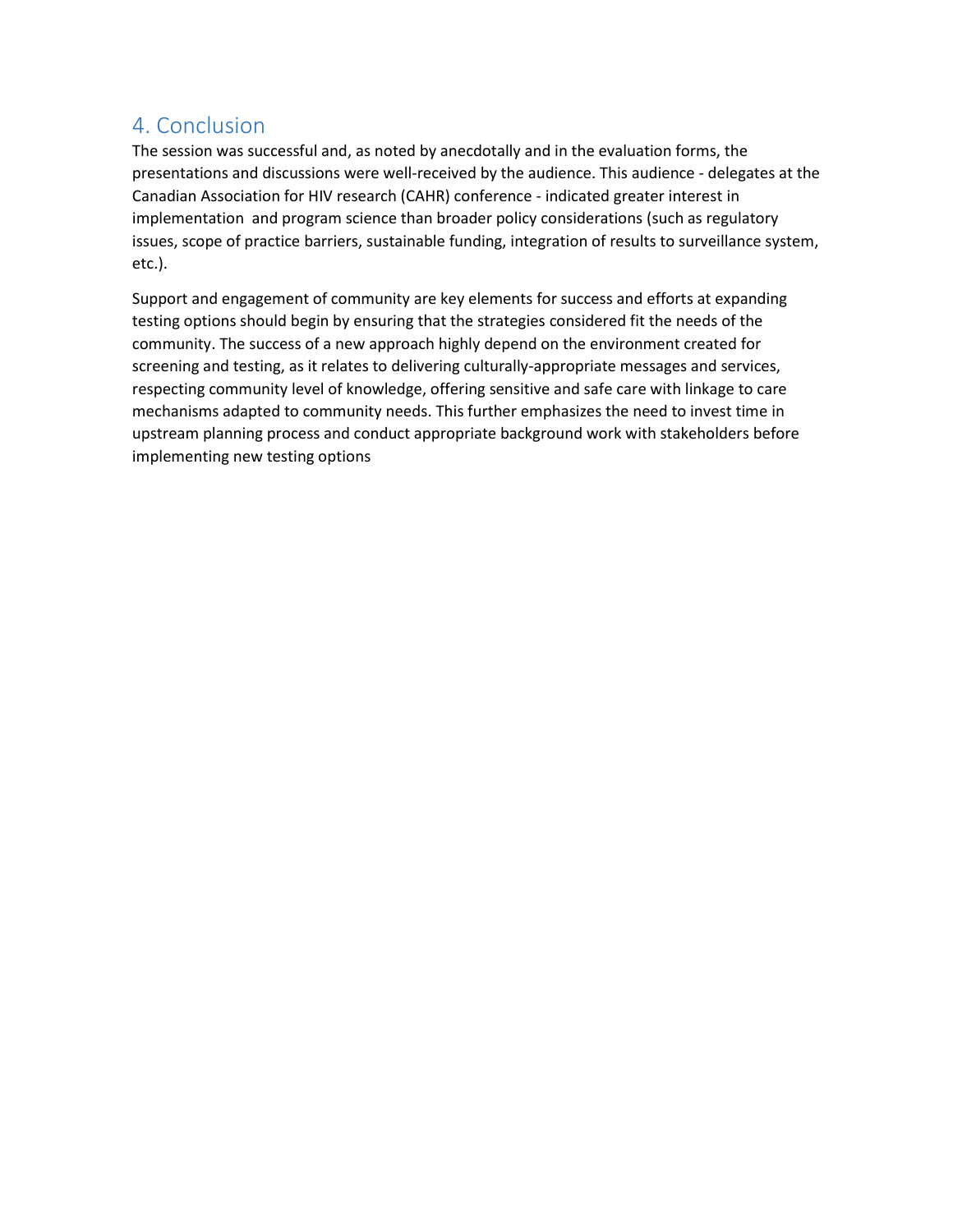

Agence de la santé

Canada

**Public Health** publique du Canada Agency of Canada

Indigenous Services Services aux Autochtones Canada



lational Collaborating Centre<br>or Infectious Diseases Centre de collaboration nationale